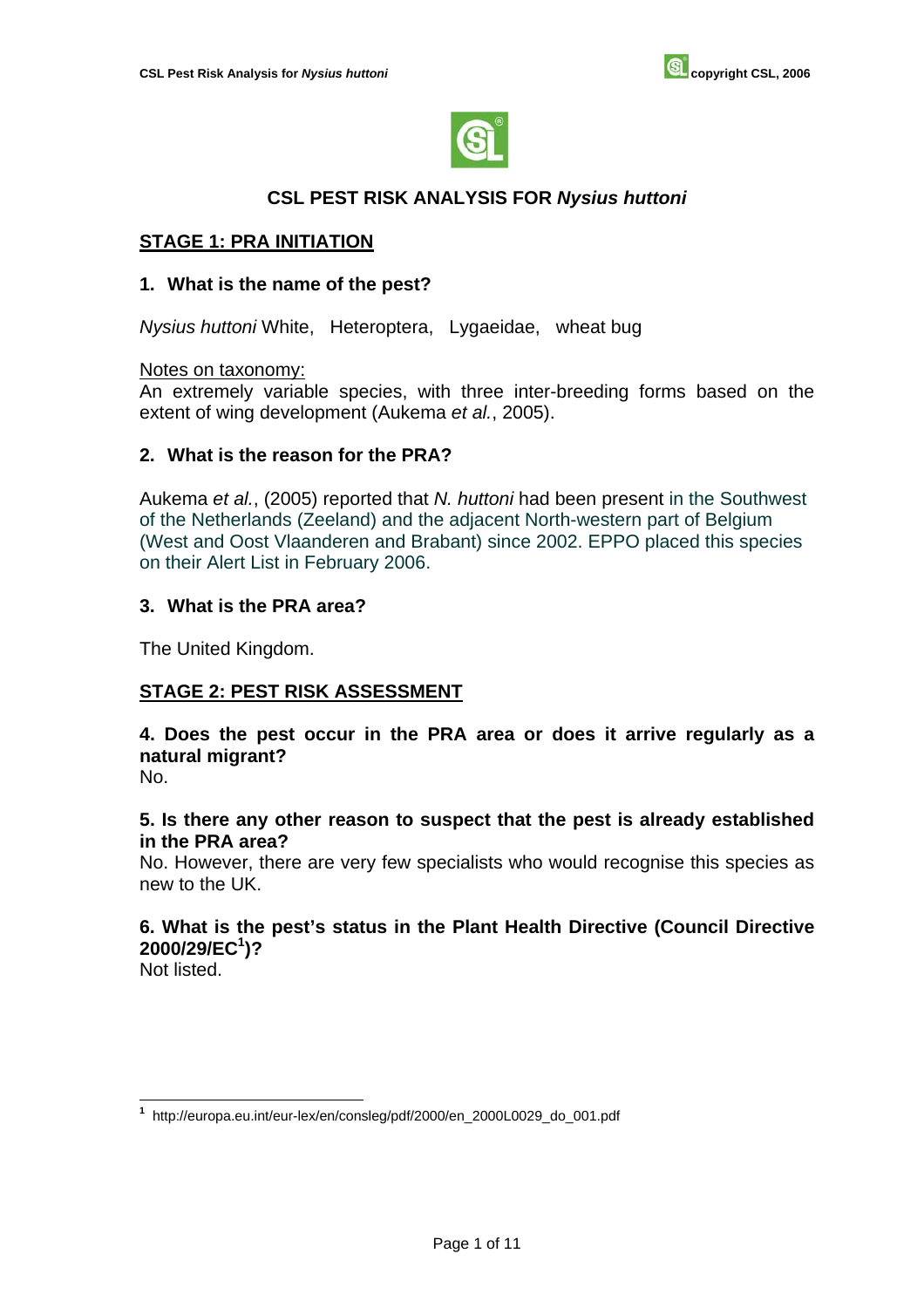## **7. What is the pest's status in the European and Mediterranean Plant**  Protection **Construction Construction Construction CEPPO**)?

[\(www.eppo.org\)](http://www.eppo.org) 

| <b>EPPO List:</b> | A1 regulated | A2 regulated | Action | Alert |  |
|-------------------|--------------|--------------|--------|-------|--|
|                   | pest list    | pest list    | list   | list  |  |

### **8. What are the pest's host plants?**

EPPO (2006) reports that "*N. huttoni* is a polyphagous species which feeds on a large number of weeds and crops. In New Zealand, it is mainly reported as a pest of wheat and Brassicaceae, but it can feed on many plant species. It can attack: *Brassica* spp., *Medicago sativa* (lucerne or alfalfa), *Trifolium dubium, T. pratense, T. repens* (clovers), and Poaceae such as: *Avena sativa* (oat), *Bromus*, *Hordeum sativum* (barley), *Lolium*, *Secale cereale* (rye), *Triticum aestivum* (wheat). The following weeds have been reported as hosts: *Anagallis arvensis*, *Calandrinia caulescens*, *Capsella bursa-pastoris*, *Cassinia leptophyla*, *Chenopodium album, Coronopus didymus*, *Hieracium*, *Polygonum aviculare, Rumex acetosella, Senecio inaequidens, Silene gallica, Soliva sessilis, Spergularia rubra, Stellaria media*. It is also suggested that the presence of mosses (e.g. *Ceratodon, Sphagnum, Polytrichum* spp.) may be crucial for the overwintering period." Aukema *et al*. (2005) found this species on *Senecio inaequidens* and in association with dead remains and seeds on *Polygonum maculosa*. He *et al*., (2002) found that sunflower seeds (*Helianthus annuus*) enhanced sexual maturation and egg production, and significantly increased adult body weight, fecundity and the number of viable offspring produced. The detection on lettuce by the USDA (1962) suggests that this can also be a host.

Gurr (1957), Ferro (1976) and Scott (1984) suggest that strawberry and raspberry are also attacked but Farrell and Stufkens (1993) consider the presence of adults on strawberries and kiwifruit to be simply a contamination problem. It is stated that it is not a pest of apples although it has been found in consignments (Birtles *et al*., 1992; AFFA, 2004; CABI, 2006). However, AFFA (2004) refers to a New Zealand Horticulture and Food Research Institute 1999 publication at a web site that has now changed when stating that "there is limited evidence that wheat bug damages fruit in commercial orchards, particularly in Canterbury. Fruit damage is characterised by a pimple, often within a shallow depression. More severe fruit distortion is suspected if the wheat bugs cause damage during the flowering period."

Sweet (2000) noted (a) that there are no confirmed records on native New Zealand species, (b) that, although *N. huttoni* can feed on many species, it is not clear whether some species are critical for completing its life cycle and (c) the surprising paucity of records on grasses other than wheat.

From the above, it would seem that, as a highly polyphagous bug, *N. huttoni* may have preferred host plants but can feed on a very large number of species, including fruit, if it happens to become included in shipments.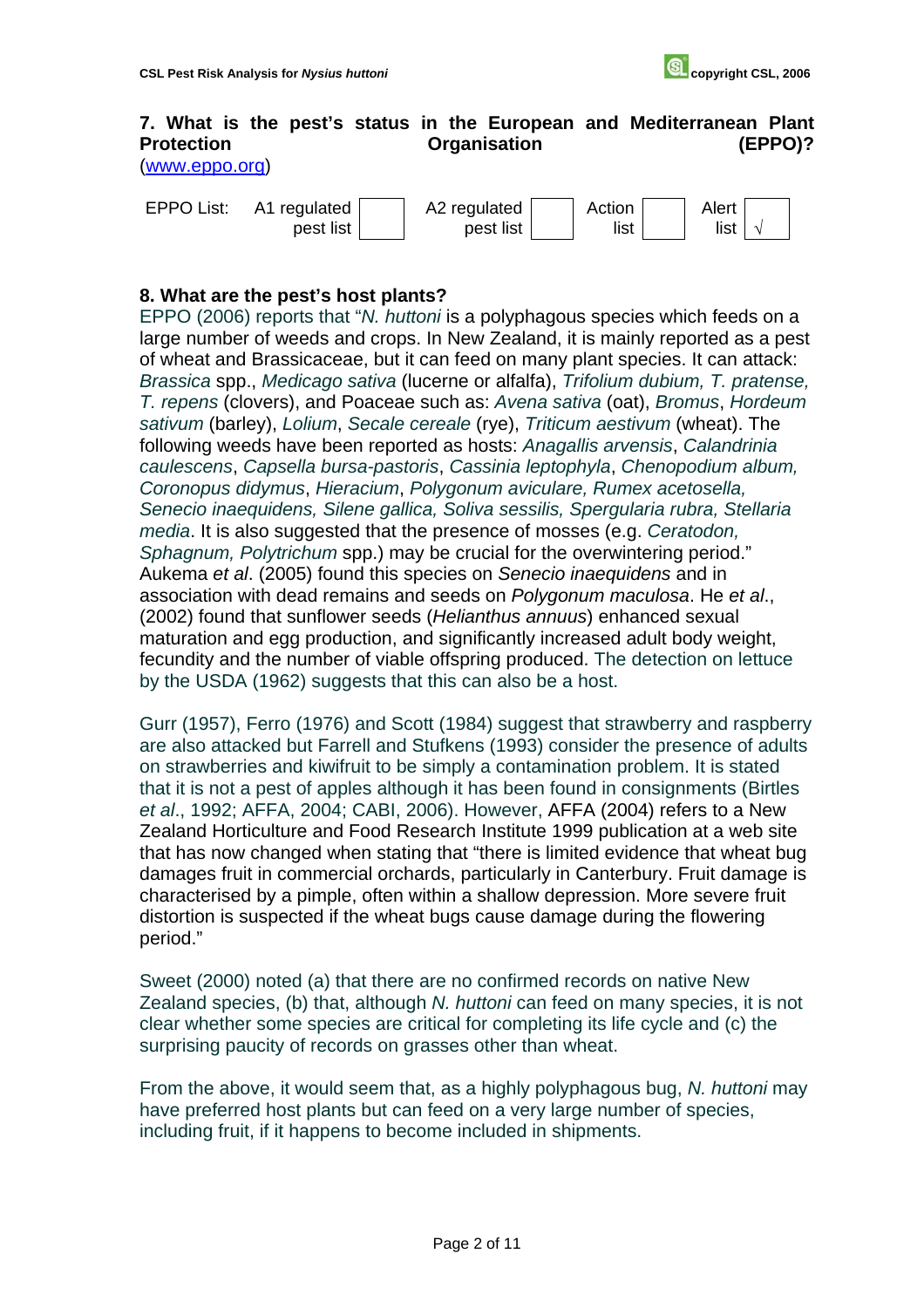## **9. What hosts are of economic and/or environmental importance in the PRA area?**

Wheat, Brassicaceae (especially rape, turnip, swede and cabbage), clover, and lucerne. Fruit (strawberries, raspberries, kiwifruit and apples) may also be injured.

## **10. If the pest needs a vector, is it present in the PRA area?**

No vector is required. This is a free-living organism.

## **11. What is the pest's present geographical distribution?**

| Table 1: Distribution of Nysius huttoni |                                                               |  |  |  |
|-----------------------------------------|---------------------------------------------------------------|--|--|--|
| North America:                          | Absent - no records                                           |  |  |  |
| <b>Central America:</b>                 | Absent – no records                                           |  |  |  |
| South America:                          | Absent – no records                                           |  |  |  |
| Europe:                                 | Belgium (West and Oost Vlaanderen and Brabant), Netherlands   |  |  |  |
|                                         | (Zeeland)                                                     |  |  |  |
| Africa:                                 | Absent - no records                                           |  |  |  |
| Asia:                                   | Absent – no records                                           |  |  |  |
| Oceania:                                | New Zealand (North and South Islands, Stewart Island, Chatham |  |  |  |
|                                         | Island and Three Kings Island)                                |  |  |  |

Sources: Aukema *et al.*, 2005; Eyles & Ashlock,1969

## **12. How likely is the pest to enter the PRA area?**



As a polyphagous species that often shelters in dark places, *N. huttoni* could enter the UK in packaging or consignments of plants and produce from: (a) New Zealand or (b) the Netherlands or Belgium. Both pathways are **unlikely**.

Although *N. huttoni* has colonised the Netherlands and Belgium and has been intercepted in very low numbers over the years in fruit by the USA and Australia, there is a very low probability that adults will pass successfully through all steps in such pathways from New Zealand.

At present, the Dutch and Belgian populations of *N. huttoni* are confined to dry, warm waste ground and roadsides with sparse vegetation. One abandoned agricultural field in Belgium had very high densities (84 males and 78 females in two square metres). A survey will be carried out this summer (2006) to confirm its absence from crops (Wiebe Lammers, personal communication). Until this species is found in crops, there will be no clear pathway for entry to the UK. Although this species is found on the Belgian coast, is capable of local flight and the Belgian-Dutch findings may have all come from Antwerp (furthest distance from Antwerp recorded by Aukema et al., (2005) is de Panne, 200 km from Antwerp), spread is likely to have been by a series of short annual movements and there is no evidence that it is capable of the long sustained flight needed to cross the English Channel. From de Panne on the Belgian coast to Kent is 135 km.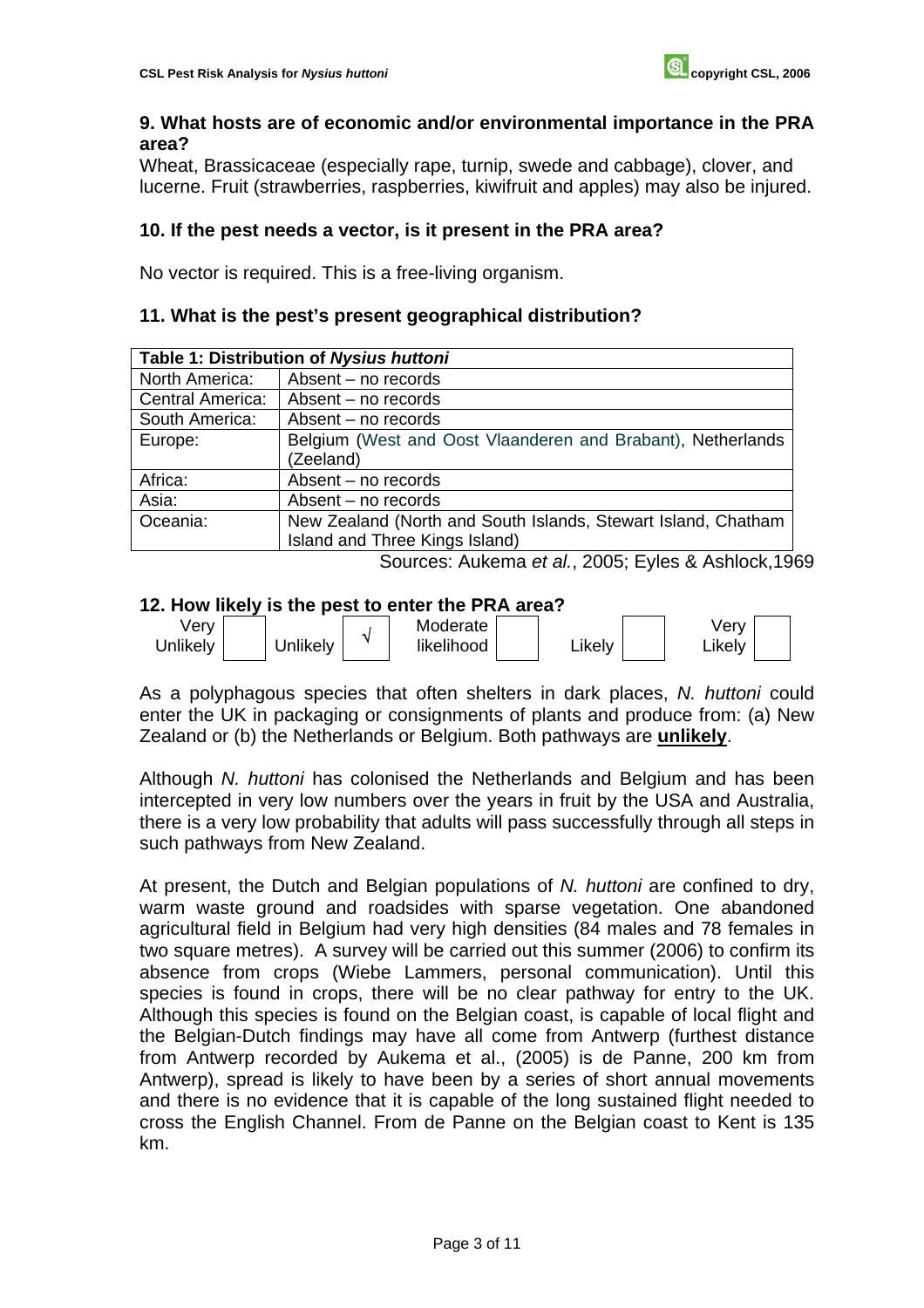Additional information on entry pathways is given below:

- The findings in the Netherlands and Belgium provide the only records that this species can enter and become established other countries. These locations are close to the port of Antwerp and it is suspected that this species entered through there on shipments from New Zealand (EPPO, 2006).
- No notifications of UK or EU interceptions on traded commodities have been located. Two live *N. huttoni* were found in a soil sample submitted to the Harpenden Laboratory for nematode testing in 1979. The samples were taken from a consignment of soil being sent to the Department of Soil Science at the University of Reading. The consignment was of a soil called 'Rangitoto' and originated in New Zealand (Motutapu Island). Due to the large numbers of nematodes, which were also found in the samples, it was decided that the main soil consignments were to be fumigated with methyl bromide before being sent to the UK.
- It has been intercepted by the USDA on apple and lettuce from New Zealand in 1955 and 1962 (USDA, annual reports). In 1981-1987, USDA intercepted *N. huttoni* 16 times, an average of about three a year, on kiwifruit, strawberry, peach, rosemary, anemone and *Lophomyrtus* (USDA annual reports). Between 1996 and 2000, Australia (AQIS) intercepted *N. huttoni* on 3 occasions (one each on persimmon, peach and nectarine) (New Zealand MAF, 2004).
- It has been seen at pre-clearance on apples destined for export to the USA from New Zealand (AFFA, 2004). New Zealand MAF (2004) stated that: "in 2002, 650 lots of fruit were exported and typically a sample of 250 cartons was inspected from each, i.e. approximately 16 million apple fruit inspected out of 400 million entering the programme, and only 3 wheat bug adults were detected. In 2000 the number was 5, and in 2001 it was 3." The Australian Import Risk Analysis for apples from New Zealand (AFFA, 2004) concluded that the probability of *N. huttoni* importation from one year of trade in apples was "very low" because:
	- o *N. huttoni* generally lives on weeds close to the ground, very rarely damages fruit in commercial orchards and has a very low chance of being present in apple trees.
	- o There is a low chance of fruit in bins awaiting sorting in pack-houses being contaminated
	- o There is a very low chance of surviving washing, brushing, waxing, sorting, grading and packaging procedures, though it could remain dormant during temporary cold storage.
	- o There is a negligible likelihood of *N. huttoni* being present in clean, packed fruit.
	- o Any *N. huttoni* that remain in clean packed fruit have a high probability of survival and remaining undetected during palletisation, quality inspection, containerisation, transportation to Australia and inspection on arrival. However, when fully unpacked, detection is likely because the bugs are highly mobile and move when disturbed.

However, New Zealand MAF (2004) commented that the risk of entry with apples should be reassessed as "extremely low" based on the rarity with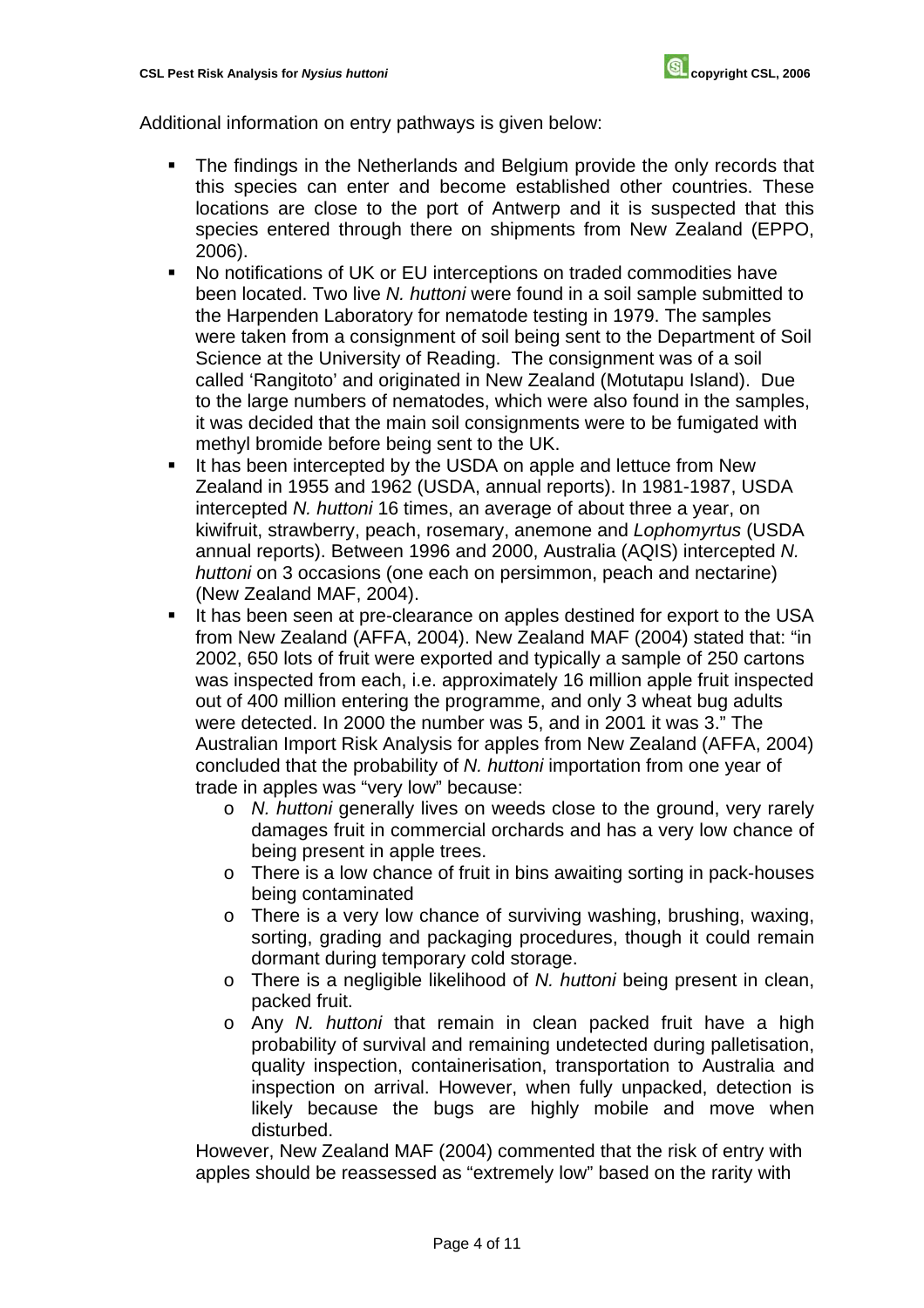which it is found in apple orchards and inspections of apples for export to the USA, packing house operations and the very low numbers of Australian (AQIS) interceptions on other fruits. *N. huttoni* was not considered further in the IRA for apples from New Zealand revised in 2005 because "Any risks associated with these contaminants would be managed under existing policies that already require inspection of imports and appropriate treatment" (AFFA, 2005).

#### **13. How likely is the pest to establish outdoors in the PRA area?**



Establishment is **very likely** because (a) the climate in the south-east of England is similar to that in southern Netherlands and Northern Belgium, (b) *N. huttoni* is found throughout New Zealand where many areas have a comparable climate to that in the UK and (c) *N. huttoni* is highly polyphagous and many host plants are present in the UK.

Further information on factors influencing establishment is given here:

- It is found throughout New Zealand from coastal locations up to 1830 m on the Kirkliston Range in South Island (Eyles & Ashlock, 1969). It has 2-3 generations per year; two generations occur in South Island (Farrell & Stufkens, 1993).
- It prefers hot, dry conditions where direct sunlight strikes the ground. Rain inhibits activity. The largest populations are found in the driest districts of New Zealand: South Canterbury and Central and North Otago and in dry years (Gurr, 1957).
- It overwinters as a diapausing adult in New Zealand, often in aggregations under vegetable debris, gorse hedges and pine bark and at the base of weeds and grass (Farrell & Stufkens, 1993). At least, in some parts of its range, true diapause does not seem to occur and the species may bask on warm days and can quickly complete its life cycle if brought into the warmth (Eyles, 1965).
- He *et al*. (2003) studied in detail the temperature requirements for development and reproduction. Although no bugs completed their life cycle at 15ºC, the low temperature threshold was estimated by linear regression to be 11.9ºC with 625 degree days needed above this threshold for each generation. The greatest egg and nymph survival was at 20ºC.

### **14. How likely is the pest to establish in protected environments in the PRA area?**



Not recorded in protected environments.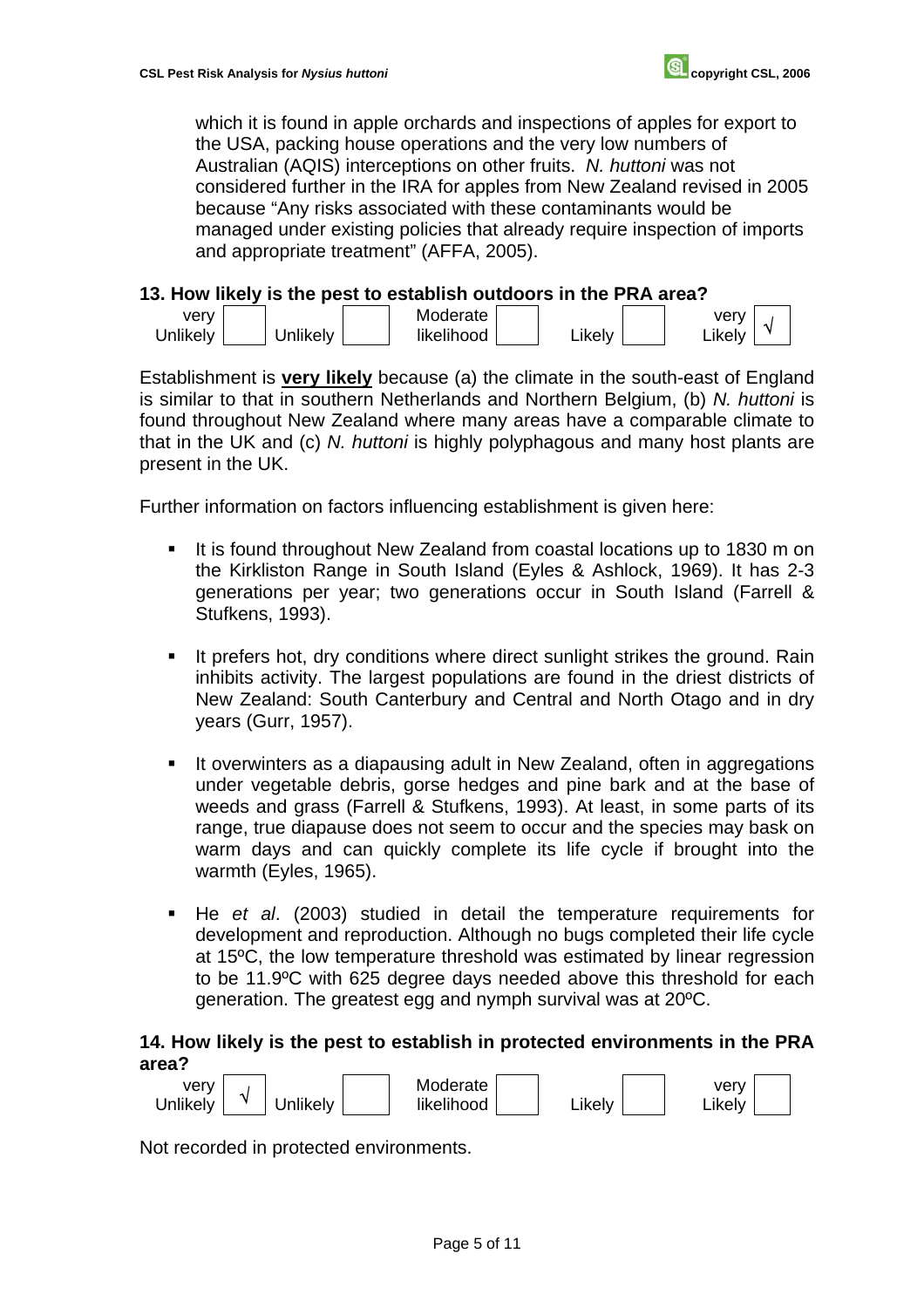### **15. How quickly could the pest spread within the PRA area?**



There is no evidence that, by itself, *N. huttoni* flies further than short distances to find food or search for overwintering sites. Farrell & Stufkens (1993) studied flight activity to overwintering sites and into crops. Despite using the term "migration", there is no evidence of long distance, directional movement. Rapid, long distance spread is therefore dependent on its being able to hitch-hike with the crop or packaging. Until it has been found associated with crops in Europe, it can therefore be assumed that *N. huttoni* will move **slowly** in the PRA area.

If *N. huttoni* arrived in Europe at the port of Antwerp, then it has moved up to 200 km (see 12. above). Although it was first found in 2002 (Aukema et al., 2002) we do not know when it first arrived in Europe and therefore how long its has taken to spread that distance.

### **16. Without official control, what level of economic and/or environmental impact is the pest likely to cause in the PRA area?**



Dutch and Belgian surveys to be carried out this year (Wiebe Lammers, personal communication) will confirm whether *N. huttoni* has invaded any crops. However, until now, European populations are confined to waste ground, roadsides and abandoned fields (Aukema et al., 2005). In New Zealand, *N. huttoni* is only a significant pest of wheat on average every ten years when dry conditions cause it to move from field margins and waste ground to the crop. Brassica seedlings (rape, swede, turnip, cabbage etc) are more vulnerable. No particular impacts on export markets appear to have occurred in New Zealand, the Netherlands or Belgium despite it being a quarantine pest at least in the USA and Mexico. However, partly because of *N. huttoni*, pre-clearance procedures for apples are required for the American market. Australia has now withdrawn this species from their import risk analysis for apples from New Zealand (AFFA, 2005), but this did not stop an outcry when news of *N. huttoni*'s arrival in Europe was picked up by the media (Anonymous, 2006).

While this judgement is highly uncertain, it would seem that *N. huttoni* would currently be a **minor** pest in the UK because:

- There's as yet no evidence that it will invade crops in Europe
- **Damage to wheat in New Zealand only occurs in hot, dry years which are** likely to occur more rarely in the UK
- Young brassica crops will be vulnerable, but the high temperatures and dry conditions preferred by *N. huttoni* rarely occur in the UK and alternative weed hosts will always be plentiful.
- Export markets are unlikely to be affected.

Additional information is given below: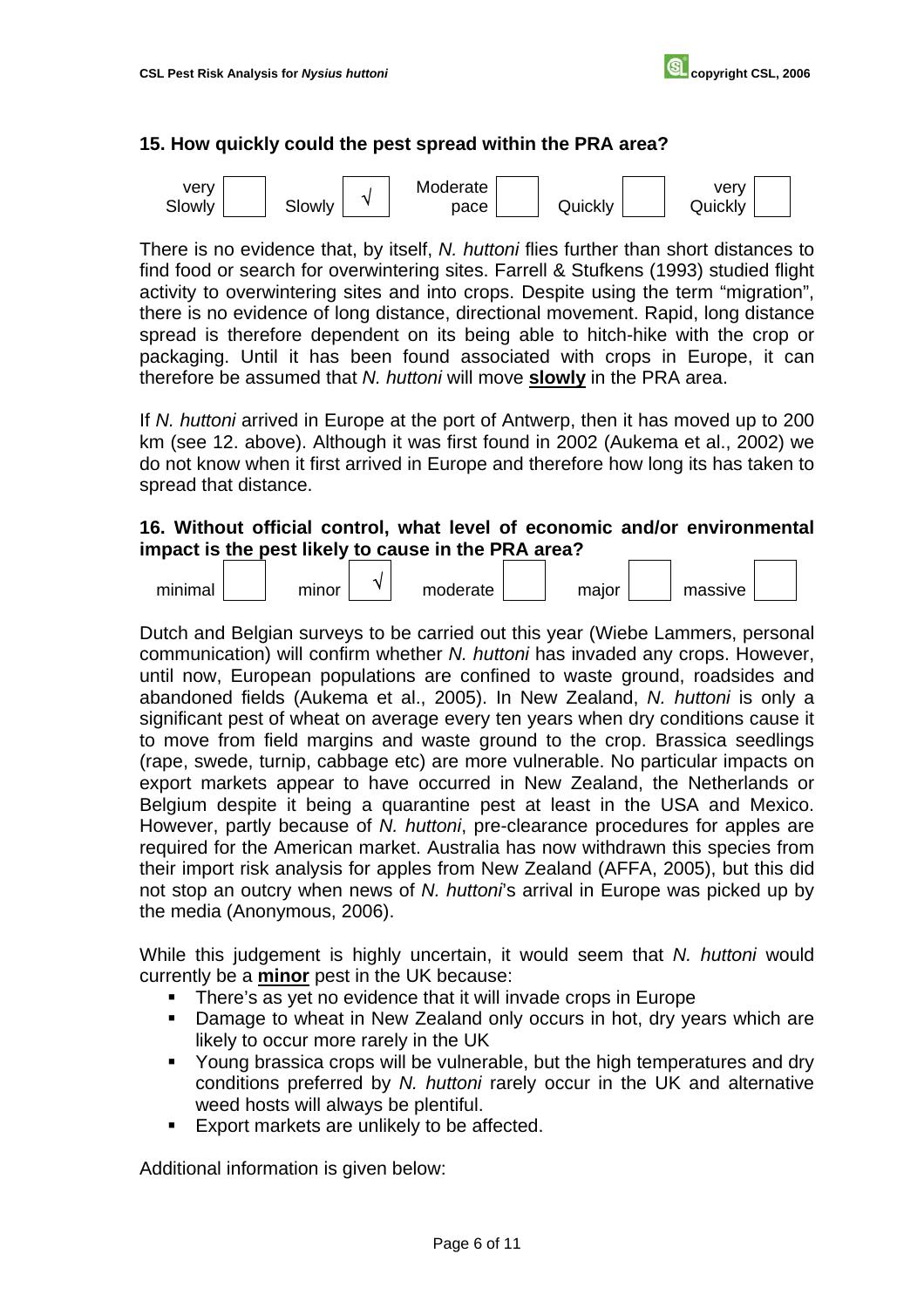- "This insect does not normally feed on cereals but in drought conditions when their usual source of food is in short supply they will feed on wheat grain in the milk-ripe stage. The wheat bug has sucking mouthparts, which pierce through the glumes into the developing grain. When feeding, saliva is injected into the grain through one stylet and nutrients sucked out through the other. The saliva contains an enzyme, which can bring changes in the flour protein when the grain is milled. This enzyme rapidly breaks down the dough structure, producing a runny sticky mess that is quite unusable. Damaged grain therefore has a poor baking score. Only a very low percentage of the grain in a line needs to be damaged (3-4 grains/1000) to make the whole line unsuitable for baking" (Ferro, 1976). "As little as 1% of "bugged" wheat used in the production of flour has made it unusable for baking", though "bug damage does not seem to affect germination" (Gurr, 1957). "A 3% content is sufficient to produce poorquality bread" (Sweet, 2000). Recently, Bonet *et al*., (2005) have managed to restore gluten functionality following bug protease induced gluten hydrolysis but the implications of this for wheat damaged by *N. huttoni* are uncertain.
- Early in the season, *N. huttoni* is mostly found on weeds but it moves to wheat when the grain is in the "milk-ripe" stage because most weeds have by then matured and died off. Since weeds are generally smothered by the crop as it grows, they are usually confined to the edges of wheat fields. The weed: crop ratio is therefore greatest in small plots, where damage is more noticeable (Gurr, 1957). Early ripening varieties, e.g. karamu, are most vulnerable (Ferro, 1976; Scott, 1984), though this variety often has weak dough properties, mimicking wheat bug damage (Swallow & Cressey, 1987). In 1970, 10,000 tonnes of wheat were damaged. Between 1936-1960 there were two major outbreaks and four major outbreaks between 1961-1986 (Swallow & Cressey, 1987).
- "*N. huttoni* also does considerable damage to young cruciferous crops. Feeding punctures are made around the stems of the seedlings at ground level and cause a cankerous growth of the tissue. This interferes with the sap flow and often results in the collapse of the plant" (Gurr, 1957). This growth may lead to ring-barking so the seedling stems break in high winds (Ferro, 1976; Scott, 1984). Seventy percent of swede seedlings have been lost through wind breakage associated with *N. huttoni* (He & Wang, 1999).

## **17. What is the pest's potential as a vector of plant pathogens?**

There are no records of *N. huttoni* as a vector of plant pathogens.

## **STAGE 3: PEST RISK MANAGEMENT**

## **18. What are the prospects for continued exclusion from the PRA area?**

| Outdoors: | verv    |       | Moderate   |          | verv     |  |
|-----------|---------|-------|------------|----------|----------|--|
|           | ∟ikelv⊹ | ikelv | likelihood | Jnlikely | Jnlikelv |  |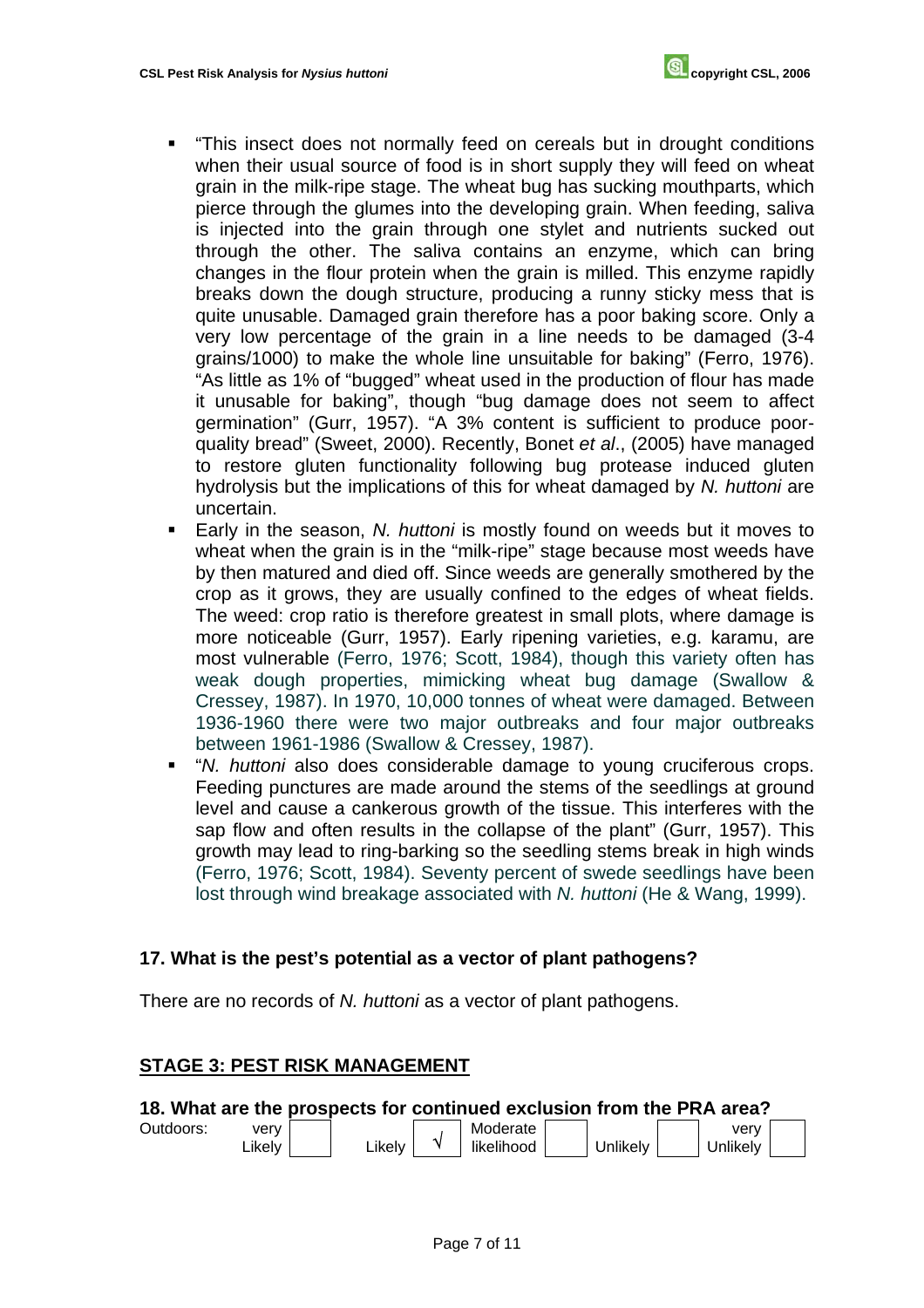

Although conditions are highly suitable for establishment, entry is currently unlikely.

#### **19. How likely are outbreaks to be eradicated?**



As in Belgium and the Netherlands, first findings are likely to be away from the crop itself feeding on weeds in field margins, hedges, fallow and set-aside fields, waste ground and roadsides. Eradication in such areas would be extremely difficult.

#### **20. What management options are available for containment and control?**

It is notoriously difficult to control because it feeds on weeds not only in the crops but also in waste ground, roadsides etc (Sweet, 2000). Only starlings (*Sturnus vulgaris*) are reported as biological pest control agents, though chrysopids and coccinellids are potential predators (Sweet, 2000). Dicrotophos, trichloronate, chlorpyrifos and a mixture of omethoate and azinphos-ethyl gave equivalent control on brassicas (Sweet, 2000). Of these, only chlorpyrifos is available in the UK, and is used for controlling cabbage root fly for example.

Insecticides are used to control a variety of brassica pests in the UK, including aphids (*Brevicoryne brassicae* and *Myzus persicae*), moth and butterfly caterpillars (*Plutella xylostella, Pieris brassicae, P. rapae* and *Mamestra brassicae*) and whiteflies. A survey of pesticide usage on brassicas in the UK (Garthwaite *et al.*, 2003) found that crops received, on average, three insecticide sprays, with over half (53%) of the crops treated. Aphids were the main targets of insecticide applications, and two chemicals – lambda cyhalothrin and pirimicarb – were most commonly used. Other insecticides applied, included deltamethrin, triazamate and cypermethrin. Some brassicas were seed treated with insecticides, including chlorpyrifos (16% of total) and the systemic, imidacloprid (9%).

The specific aphicides, primicarb and triazamate, will provide no control of Nysius bugs, but the more broad-spectrum pyrethroid insecticides – particularly deltamethrin – would be expected to provide some control of this heteropteran. Likewise, the chlorpyrifos seed treatments would be expected to provide control in brassica seedlings, although the majority of crops do not treated in this way.

The same range of insecticides listed above is also used for controlling pests such as the cabbage root fly (*Delia radicum*) and brassica flea beetles (*Phyllotreta* sp.) on root crucifers such as Turnips and Swedes. Typically, two insecticides sprays are applied on average to these potential hosts for *N. huttoni*, and those containing deltamethrin and chlorpyrifos would be expected to provide some protection against this invasive species..

Cultivars differ in resistance and there is hope that resistance varieties can be developed (Sweet, 2000).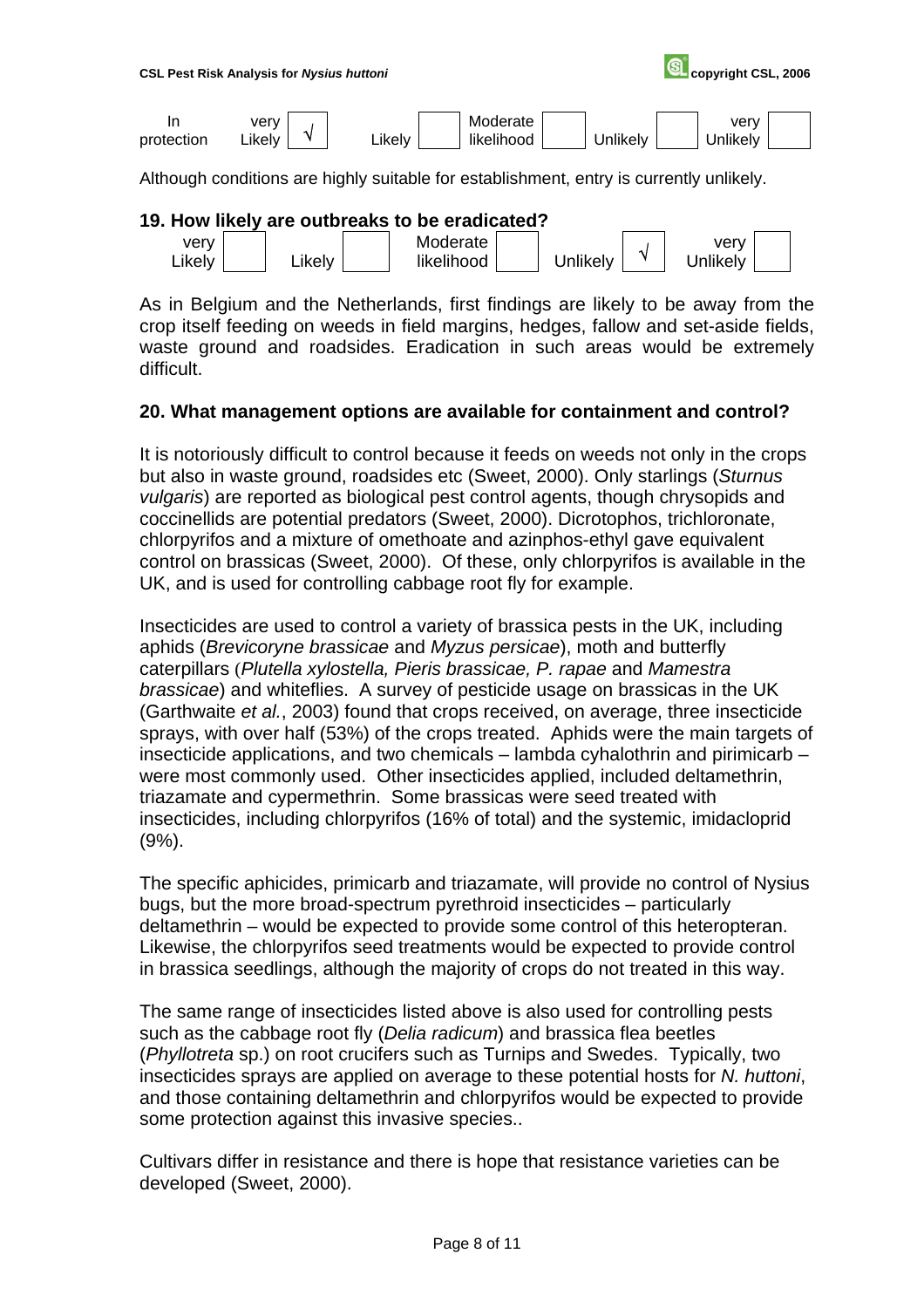| Area of PRA          | <b>Uncertainties</b>                                                                                                                                                                                                                            | <b>Further</b><br>work<br>that<br>would<br>reduce uncertainty                                                                                                                                                                             |  |  |  |  |
|----------------------|-------------------------------------------------------------------------------------------------------------------------------------------------------------------------------------------------------------------------------------------------|-------------------------------------------------------------------------------------------------------------------------------------------------------------------------------------------------------------------------------------------|--|--|--|--|
| Taxonomy             | None                                                                                                                                                                                                                                            |                                                                                                                                                                                                                                           |  |  |  |  |
| <b>Pathway</b>       | with<br>Zealand<br><b>New</b><br>Movement<br>commodities                                                                                                                                                                                        | Comprehensive<br>collection<br>of<br>European interception data                                                                                                                                                                           |  |  |  |  |
| <b>Distribution</b>  | Netherlands,<br><b>Situation</b><br>the<br>in<br>Belgium and neighbouring countries                                                                                                                                                             | Surveys                                                                                                                                                                                                                                   |  |  |  |  |
| <b>Establishment</b> | Test<br>the<br>assumption<br>that<br>in the UK will<br>distribution<br>be<br>affected more by summer degree<br>days and prolonged wet weather<br>than overwintering temperatures.                                                               | Climatic<br>modelling<br>and<br>mapping, experiments.                                                                                                                                                                                     |  |  |  |  |
| <b>Spread</b>        | How rapidly it can spread without<br>man's assistance.                                                                                                                                                                                          | Capture-mark-recapture<br>experiments in NL, BE.                                                                                                                                                                                          |  |  |  |  |
| Impact               | 1 <sup>1</sup><br>Whether<br>into<br>movement<br>crops can be expected in<br>Europe.<br>2. Whether populations<br>can<br>reach sufficient densities to<br>become injurious to brassica<br>seedlings and wheat.<br>Injuriousness to fruit.<br>3. | 1. Further surveys.<br>Population modelling.<br>2.<br>Comparisons of<br>temperature and rainfall<br>in New Zealand in years<br>when populations are<br>damaging with<br>UK/Europe climate.<br>Additional host range<br>3.<br>experiments. |  |  |  |  |
| <b>Management</b>    | Efficacy of insecticides, especially<br>aphicides, available in the UK.                                                                                                                                                                         | <b>Testing</b>                                                                                                                                                                                                                            |  |  |  |  |

### **Further work that would reduce uncertainties**

## **21. Summary & Conclusions**

Even though conditions are highly suitable for *N. huttoni* to establish, it currently poses a **minor** risk to the UK because it is unlikely to enter and only minor risks to crops can be expected. This is primarily based on the situation in the Netherlands and Belgium, where it is currently confined to waste ground, roadsides and abandoned fields. If that changes, the PRA needs to be revised. Brassica crops in locations where there are few weed species during very hot, dry years will be most vulnerable. Such situations are currently rare.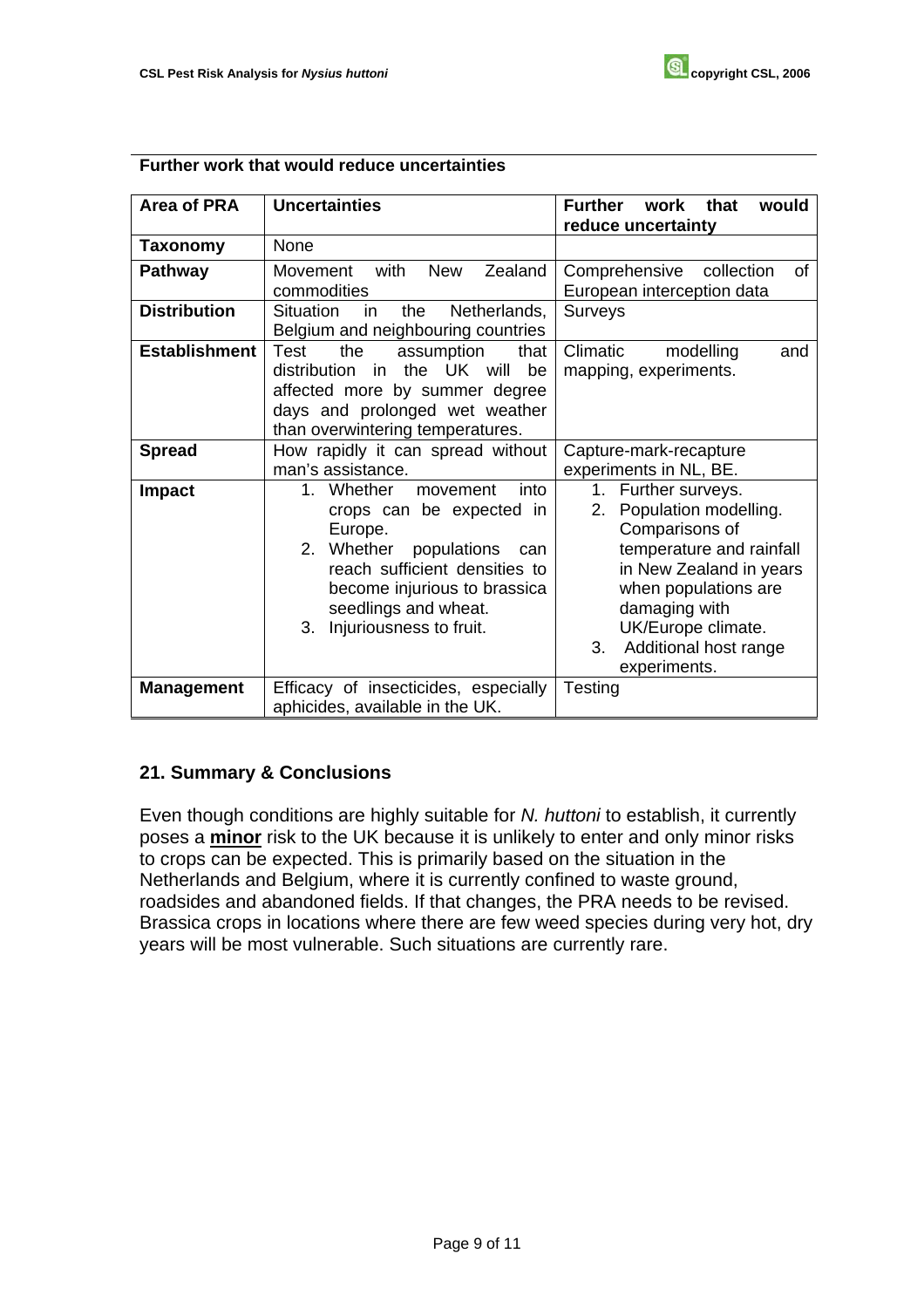## **REFERENCES**

AFFA. 2004. Importation of apples from New Zealand. Revised Draft IRA Report. Part A. Department of Agriculture, Fisheries and Forestry. Australian Government.

http://www.affa.gov.au/corporate\_docs/publications/pdf/market\_access/biosecu rity/plant/apple\_rev\_drafta.pdf.

AFFA. 2005. Revised Draft Import Risk Analysis Report for Apples from New Zealand. Part A. Department of Agriculture, Fisheries and Forestry. Australian Government.

http://www.affa.gov.au/corporate\_docs/publications/pdf/biosecurityaustralia/pla nt/2005/2005-20a.pdf

- Anonymous. 2006. Wheat bug discovery prompts questions. ABC Rural. http://www.abc.net.au/rural/news/content/2006/s1620032.htm
- Aukema, B., Bruers, J.M. & Viskens, G. 2005. A New Zealand endemic *Nysius*  established in the Netherlands and Belgium (Heteroptera: Lygaeidae). *Belgian Journal of Entomology*, 7: 37-43.
- Birtles, D.B., Waddell, B.C. & Maindonald, J.H., 1992. Mortality responses of *Nysius huttoni* to a dry-heat disinfestation treatment for apples. *Proceedings of the 45th New Zealand Plant Protection Conf*erence: 269-273. www.hortnet.co.nz/publications/nzpps/journal/45/nzpp45.htm
- Bonet, A., Caballero, P.A., Gomez, M. & Rosell, C.M. 2005. Microbial transglutaminase as a tool to restore the functionality of gluten from insectdamaged what. *Cereal Chemistry*, 82: 425-430.
- CABI. 2006. Crop Protection Compendium. Wallingford, UK.
- EPPO. 2006. Alert: *Nysius huttoni* (Heteroptera: Lygaeidae) wheat bug. *[http://www.eppo.org/QUARANTINE/Alert\\_List/insects/nysius.htm](http://www.eppo.org/QUARANTINE/Alert_List/insects/nysius.htm)*
- Eyles, A.C. 1965. Notes on the ecology of *Nysius huttoni* White (Heteroptera: Lygaeidae). *New Zealand Journal of Science*, 8: 494-502.
- Eyles, A.C & Ashlock, P.D. 1969. The genus *Nysius* in New Zealand (Heteroptera: Lygaeidae). *New Zealand Journal of Science*, 12: 713-727.
- Farrell, J.A. & Stufkens, M.W. 1993. Phenology, diapause and overwintering of the wheat bug, *Nysius huttoni* (Hemiptera: Lygaeidae), in Canterbury new Zealand. *New Zealand Journal of Crop and Horticultural Science*, 21: 123- 131.
- Ferro, D. N. (Ed.) 1976. *New Zealand Insect Pests.* Lincoln University College of Agriculture. 311 pp.
- Garthwaite, D. G., Thomas, M. R., Dawson, A., Stoddard, H. & Anderson H. (2003). Pesticide Usage Survey Reoport 195: Outdoor vegetable crops in Great Britain. http://www.csl.gov.uk/science/organ/pvm/puskm/pusg.cfm
- Gurr, L. 1957. Observations on the distribution, life history, and economic importance of *Nysius huttoni* (Lygaeidae: Hemiptera). *New Zealand Journal of Science and Technology*, 38A: 710-714.
- He, X.Z., Wang, Q. 1999. Laboratory assessment of damage to swede, *Brassica napus rapifera*, by wheat bug, *Nysius huttoni. Proceedings of the 52nd New Zealand Plant Protection Conf*erence: 199-202. www.hortnet.co.nz/publications/nzpps/journal/55/nzpp55.htm
- He, X.Z., Wang, Q., Carpenter, A. 2002. Effect of food supply on the development, survival, body weight and reproduction of *Nysius huttoni* White (Heteroptera: Lygaeidae). *New Zealand Entomologist. 25*: 35-40.